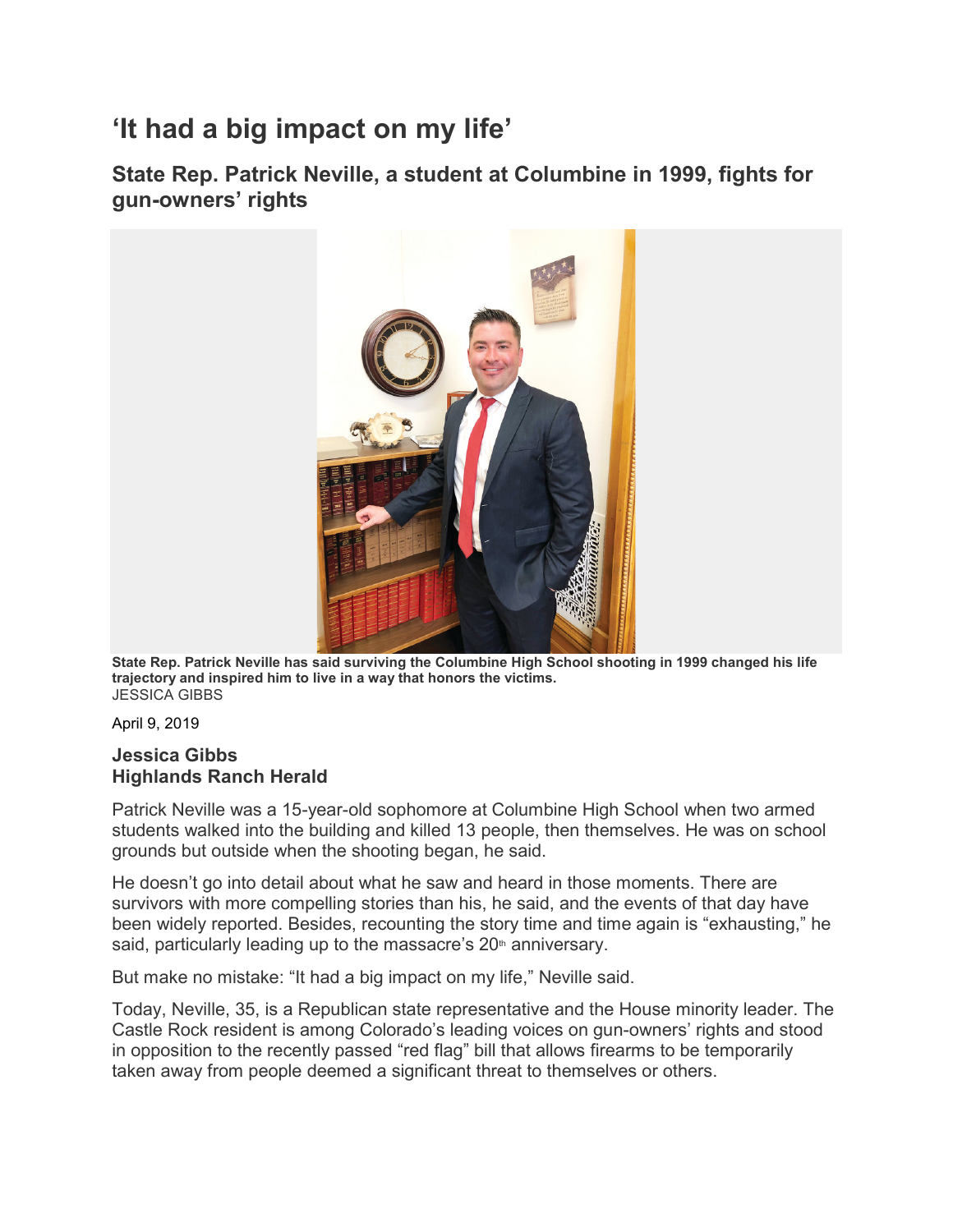April 20, 1999 was a blur, but it wholly changed his life trajectory, Neville said on a late-March day at his office in the state Capitol. Later in his collegiate career, at the University of Colorado Denver, it would influence his perspective on gun rights.

His most vivid memory of the day of the tragedy is of students gathering at an elementary school following the shooting. First, there was a crowd, but as buses came to evacuate them, it slowly dwindled.

Then, the father of a student asked if Neville had seen his son. Neville had not.

He'd known the father who approached him, and his son, since the third grade. The boys played baseball together and served as captains of their team as their fathers coached.

By high school, Neville was making all the wrong choices — in his words, he was a "punk." Meanwhile, the man's son "was making all the right decisions in life." The two had drifted apart as a result.

"Once the names came out, he never got to see his son again," Neville said, declining to name the father in what he called a politically-charged climate.

But that's where the survivor's guilt caught up with him, Neville said. Students who were excelling died that day. It inspired the teenager to change his life course.

He would go on to serve in the U.S. Army and deploy to Iraq, which impacted his life similarly to how Columbine did. He watched families mourn lost loved ones and he buried his friends. It called to mind going to the funerals of his peers after Columbine.

Then in 2014, he became the state representative for House District 45, encompassing Castle Rock, Castle Pines and portions of unincorporated Douglas County. He's now in his third term.

Neville said he didn't have strong opinions on gun rights until college, when he received his conceal-carry permit.

"At the time, it was illegal for me to conceal carry in my college classroom," he said, "and if there was one place that I really felt uncomfortable or vulnerable it was sitting in a classroom."

Colorado now allows permit holders to carry firearms on higher-education campuses.

This legislative session, Neville introduced a bill to allow someone with a concealed-carry permit to carry a firearm on public elementary, middle, junior high and high school grounds.

He believes gun-free zones enable mass shooters. Allowing certain people to carry — with extensive training, he said — could deter potential attackers.

The bill, which was voted down, was influenced by his experience at the high school and was also what reconnected him with Columbine victims. Some in favor of the bill reached out, he said. He plans to pursue legislation opposing gun-free zones again.

In the meantime, he's met more Columbine victims and learned more of their stories. As the public observes the  $20<sup>th</sup>$ anniversary, it's the lives and memories of their lost loved ones he wants people to remember.